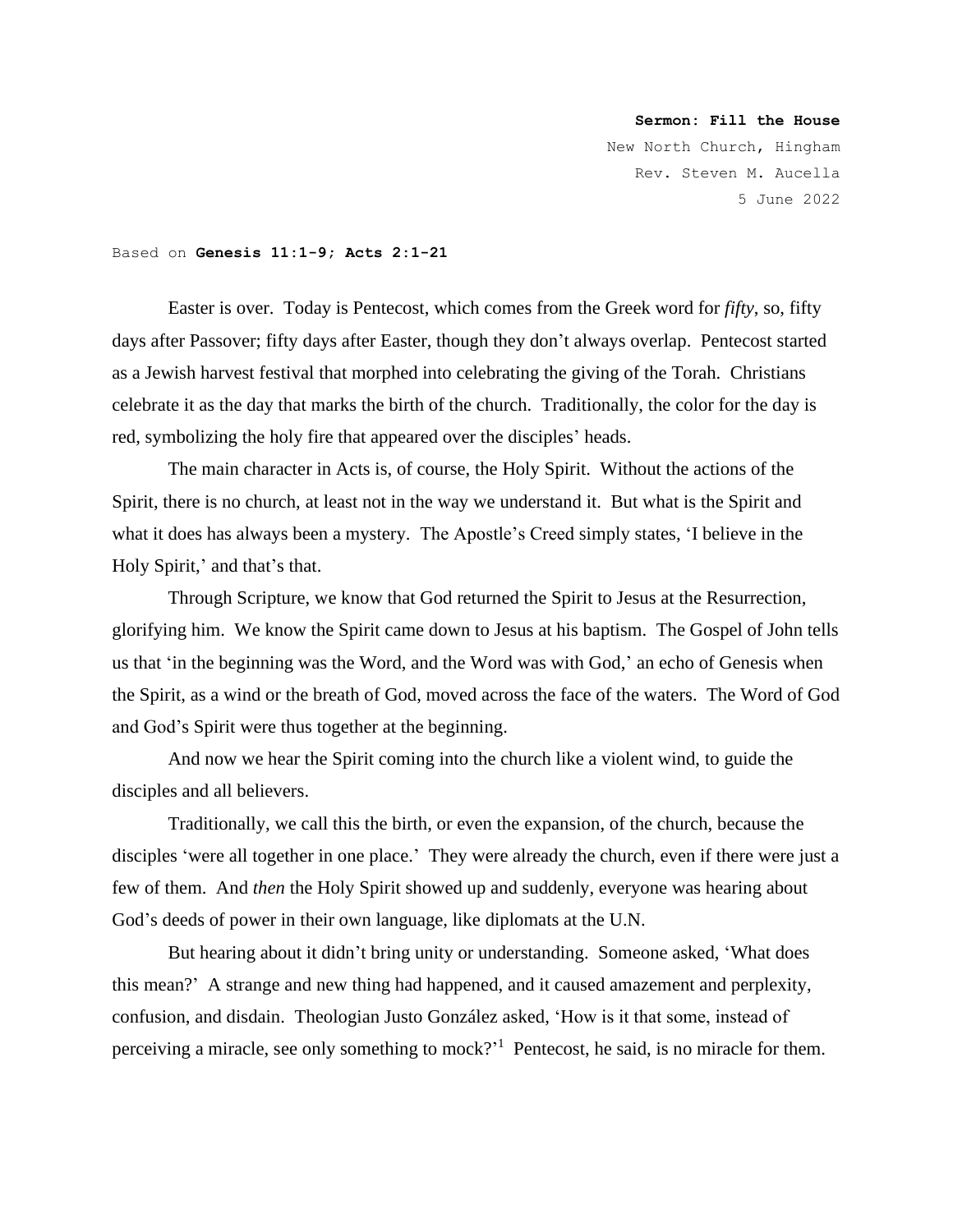Because they failed to perceive the miracle of the Spirit moving among the Galileans, they refused to acknowledge the presence of the Spirit, leaving them lost in their own disbelief.

What's new is that on Pentecost, God blessed every language as a means of divine revelation through the hearing of the Word. Faith and understanding come later.

Now, the Babel story is related to this. We can think of it as the origin story for multiple languages and cultures, an ancient explanation for how it got this way.

All seems well: one language, common speech, the focused task of people building a city. But from God's point of view, they took a wrong turn or rather, they didn't take one at all.

The Babel story follows the Flood story, with only an extended genealogy in between.

The Flood story occupies several chapters in Genesis but the reason for it is this: 'Now the earth was corrupt in God's sight, and the earth was filled with violence' (6:11). That was troublesome and God decided to do something about it. We know the rest.

One key to understanding today's passage is in the genealogy, which traces the descendants of Noah's sons. The genealogy tells us two things that help us understand the Babel story: first, more than 70 nations are called out, and they all have their own customs, cultures, lands, and languages. So, how could it be that suddenly 'the whole earth had *one* language and the same words?'

Secondly, one of Noah's grandsons, Cush:

'became the father of Nimrod; he was the *first* on earth to become *a mighty warrior*. He was a mighty hunter before the LORD; therefore it is said, "Like Nimrod a mighty hunter before the LORD." The beginning of his kingdom was **Babel**, Erech, and Accad, all of them in the land of Shinar. From that land he went into Assyria and built Nineveh**.**' (Genesis 10:8-11a)

Why did the earth need a mighty warrior if, before the Flood, it was filled with violence?

The genealogy hints that Nimrod was just the *first* of many mighty warriors. It may be that the unity of language in the Babel story was not natural but imposed.

It's a common practice for conquerors to force one language on the conquered to assert their supremacy. Maybe dispersing the people was the best way for God to get them to build their own cultures and identities, not as a punishment, but as a liberating action.

So, if we read the Flood and Babel stories together as philosophical statements, the story of the Flood is a story about freedom without order, and Babel is about order without freedom. Both are about how God acted to right the balance.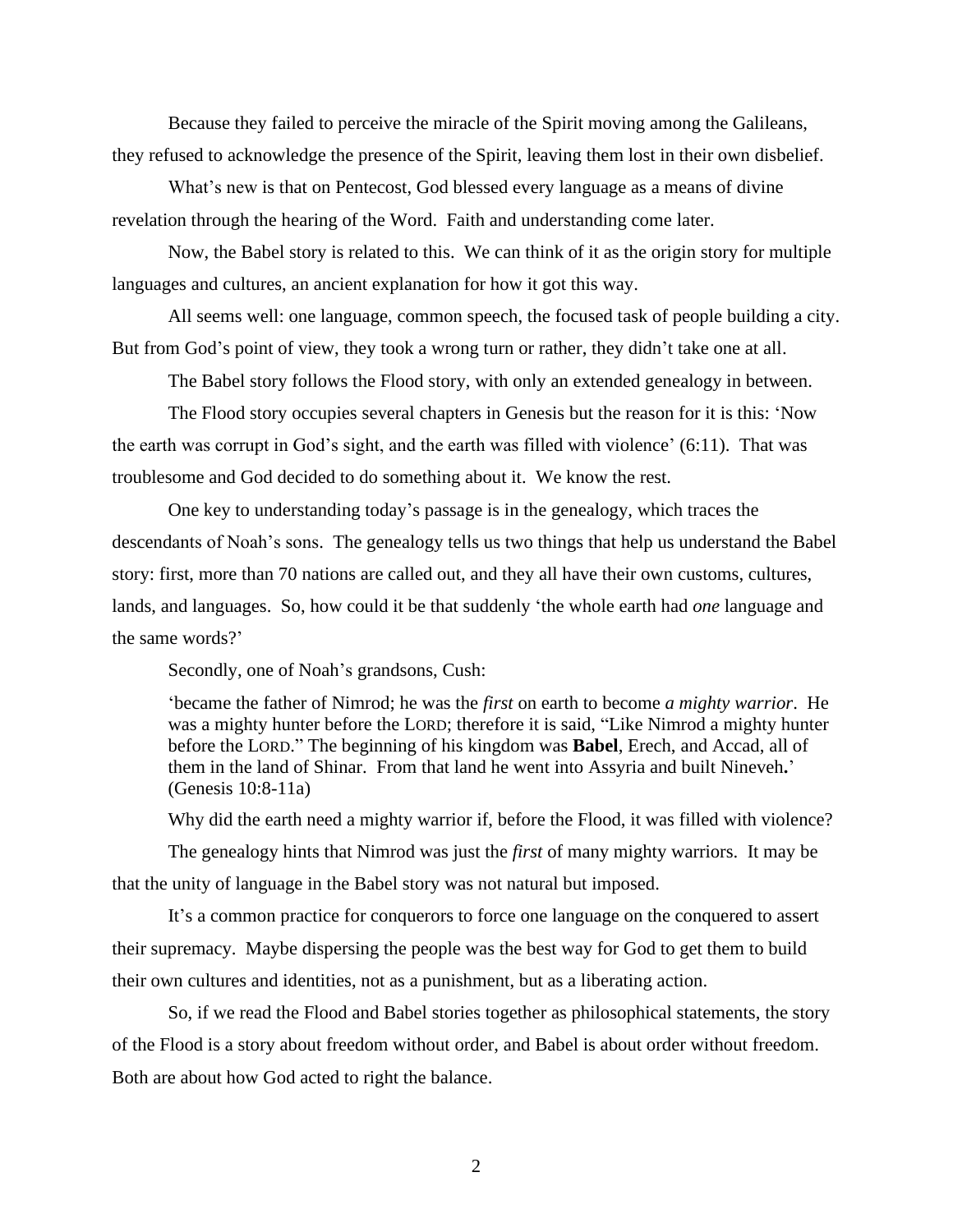Does anyone remember a quiet little film called *The Conversation*, starring Gene Hackman, Cindy Williams, Harrison Ford, and Robert Duval? It's the movie Francis Ford Coppolla made in between the first two *Godfather* movies. Gene Hackman plays a guy who tries to right the balance.

He's a surveillance expert who has a knack for doing the job right and keeping his mouth shut about it. But everyone wants to know about his shady past. They bug him – pun intended – about how he did this job or that one, or about the real reason why he left New York City.

The story revolves around how Hackman uses several different vantage points to record pieces of a conversation between two young lovers who keep moving through a crowded plaza. Back in his workshop, he puts it all together to finally hear the entire conversation. And that's when he realizes the lovers are in danger – that they think the woman's husband – his client – is going to kill them. Hackman's character comes to a conclusion and acts upon it.

Unfortunately for him and his client, he's wrong.

Did the Parthians, Medes, Elamites, and residents of Mesopotamia all come to the same conclusion about what was happening around them, or was their perplexity based on their own biases? What about those from Judea and Cappadocia, Pontus and Asia, Phrygia, Pamphylia, and Egypt? Did they only see what they wanted to see? Hear what they wanted to hear?

And did the parts of Libya belonging to Cyrene even speak to those from the parts of Libya *not* belonging to Cyrene?

Unless and until we know all facets of a problem or a situation, we are prone to coming to an incomplete or even an entirely incorrect conclusion. Except we can't know everything, and so we have to learn to trust in God for guidance.

Striving for unity with God within the diversity of our various tribes, nations, and cultures is not easy.

Seventy-eight years ago tomorrow, on the beaches of Normandy, Allied armies began the battle to reclaim freedom for the European continent. Many different cultures worked together toward a common goal, one that led to the reaffirmation of humanity and the defeat of evil.

God's will must have seemed pretty clear at the time: Free Europe. We don't often know God's will with that kind of certainty. At best, we hope for unity but not uniformity, diversity but not divisiveness. Today's readings may be nothing more than cautionary tales.

3